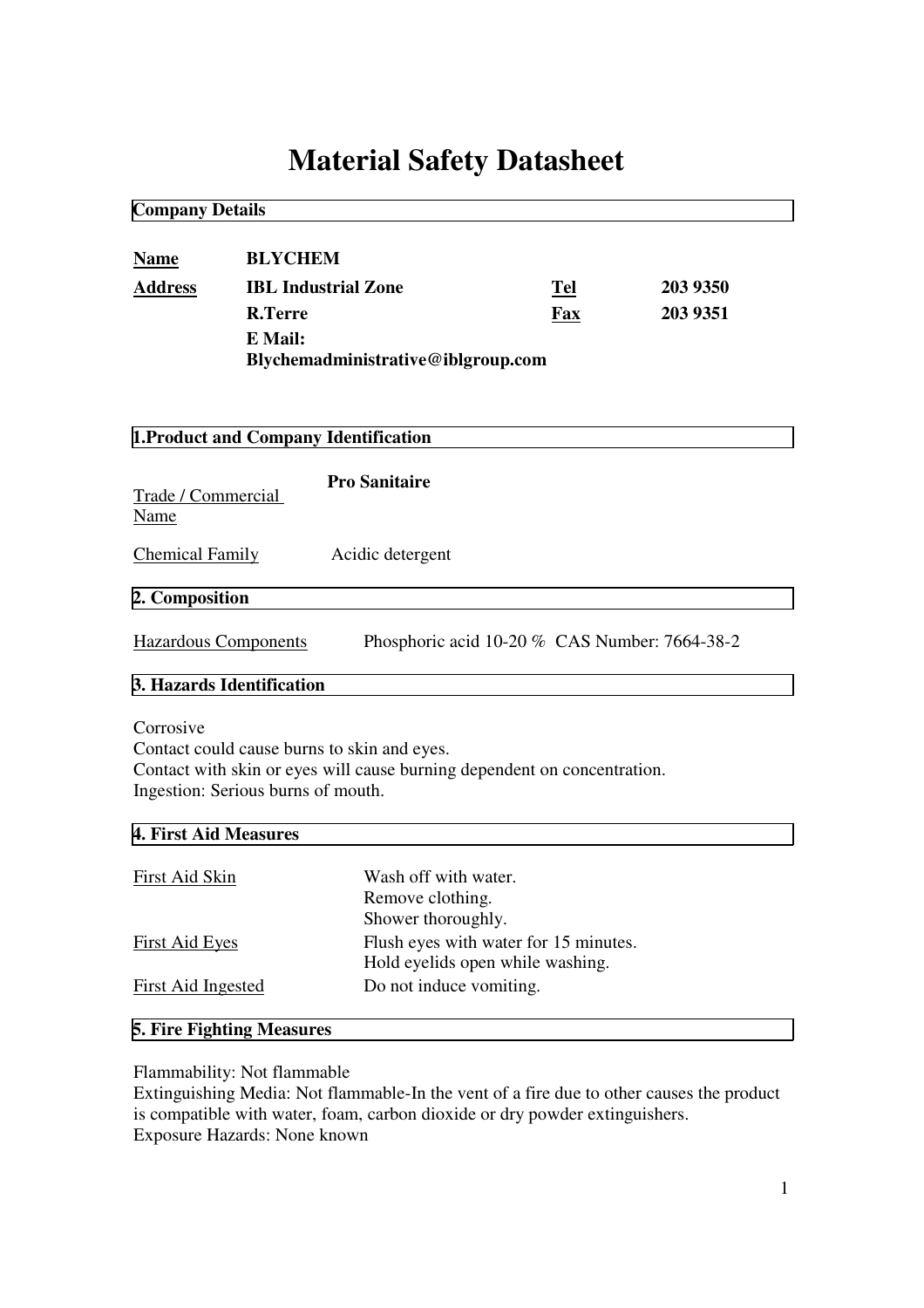#### **6. Handling And Storage**

Handling: Avoid contact with skin and eyes. Wear suitable protective clothing, gloves and eye/face protection. Always add the product to water(not vice versa) Storage: Store in original containers in a cool, dry place. Avoid extremes of temperature.

#### **7. Exposure Controls/Personal Protection**

| Occupational Exposure Limits NA |                                                                                                                                                                                                                                      |
|---------------------------------|--------------------------------------------------------------------------------------------------------------------------------------------------------------------------------------------------------------------------------------|
| Controls                        | The control measures appropriate for a particular worksite<br>depend on how this material is used and on the extent of<br>exposure.                                                                                                  |
|                                 | Have a safety shower/eye wash fountain readily available<br>in the immediate work area                                                                                                                                               |
| <b>Personal Protection</b>      | Wear suitable personal protection equipment, including<br>chemical safety goggles & face shield, boots, imperious<br>gloves, coveralls, & respiratory protection.<br>Have appropriate equipment available for use in<br>emergencies. |

### **8. Accidental Release Measures**

Protection of Personnel**:** Wear suitable protective clothing and eye protection.

Spillage Clean-Up**:** Observe local legislation. Hose away with water and run to waste if this would contaminate a water course or vegetation, absorb spillage with sand or earth.

### **9. Physical & Chemical Properties**

Clear blue liquid pH : 1.5-2.5

## **10. Stability And Reactivity**

| Conditions to Avoid    | Risk of violent reaction.   |
|------------------------|-----------------------------|
| Incompatible Materials | Reactivity: Strong alkalis. |
| Other                  |                             |

### **11. Toxicological Information**

Eyes: Corrosive-Causes severe burns and may cause permanent damage. Skin: Causes burns Ingestion: causes burns